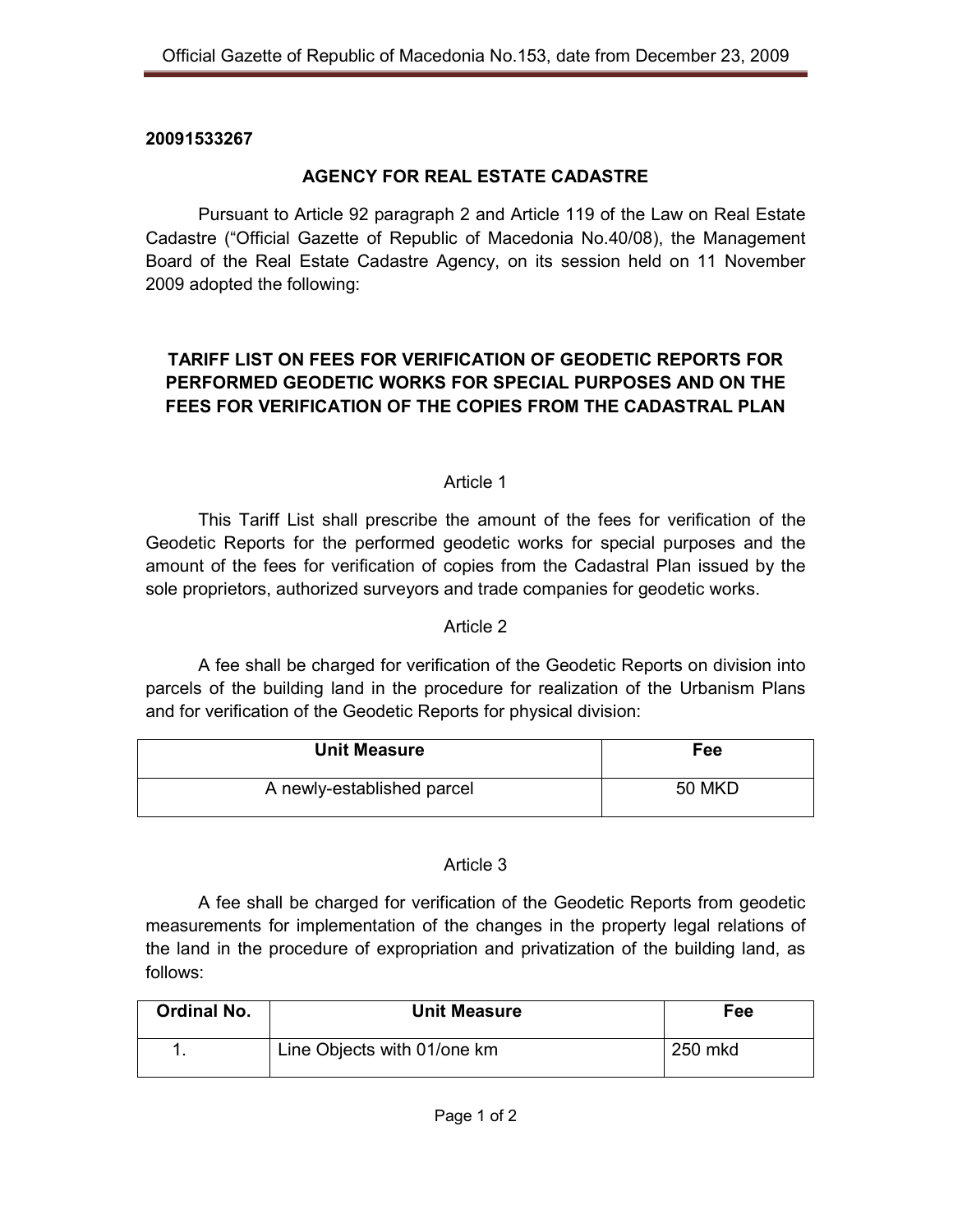| Surface objects with 01/one ha | 70 mkd |
|--------------------------------|--------|
|                                |        |

### Article 4

A lump sum in amount of 100 denars shall be paid for verification of each Geodetic Report for other purposes.

## Article 5

A following fee shall be paid for verification of a copy from the Cadastral Plan:

| Ordinal No. | Unit Measure                                                             | Fee        |
|-------------|--------------------------------------------------------------------------|------------|
|             | A cadastral parcel                                                       | 50 denars  |
| 2.          | All cadastral parcels contained in 01/one<br>A4 format Sheet             | 500 denars |
| 3           | All cadastral parcels contained in 01/one<br>A <sub>3</sub> format Sheet | 800 denars |

## Article 6

The Tariff List on fees for verification of geodetic reports for performed geodetic works for special purposes ("Official Gazette of the Republic of Macedonia" No.122/07 and 158/07) shall cease to be valid on the day of entry into force of this Tariff List.

## Article 7

This Tariff List shall enter into force on the eight day from the date of its publication in the Official Gazette of the Republic of Macedonia and shall be announced after granting the consent from the Government of Republic of Macedonia.

20 November 2009 **Vice President** 

No. 01-18266/1 Management Board Skopje **Dimitar Dimovski**